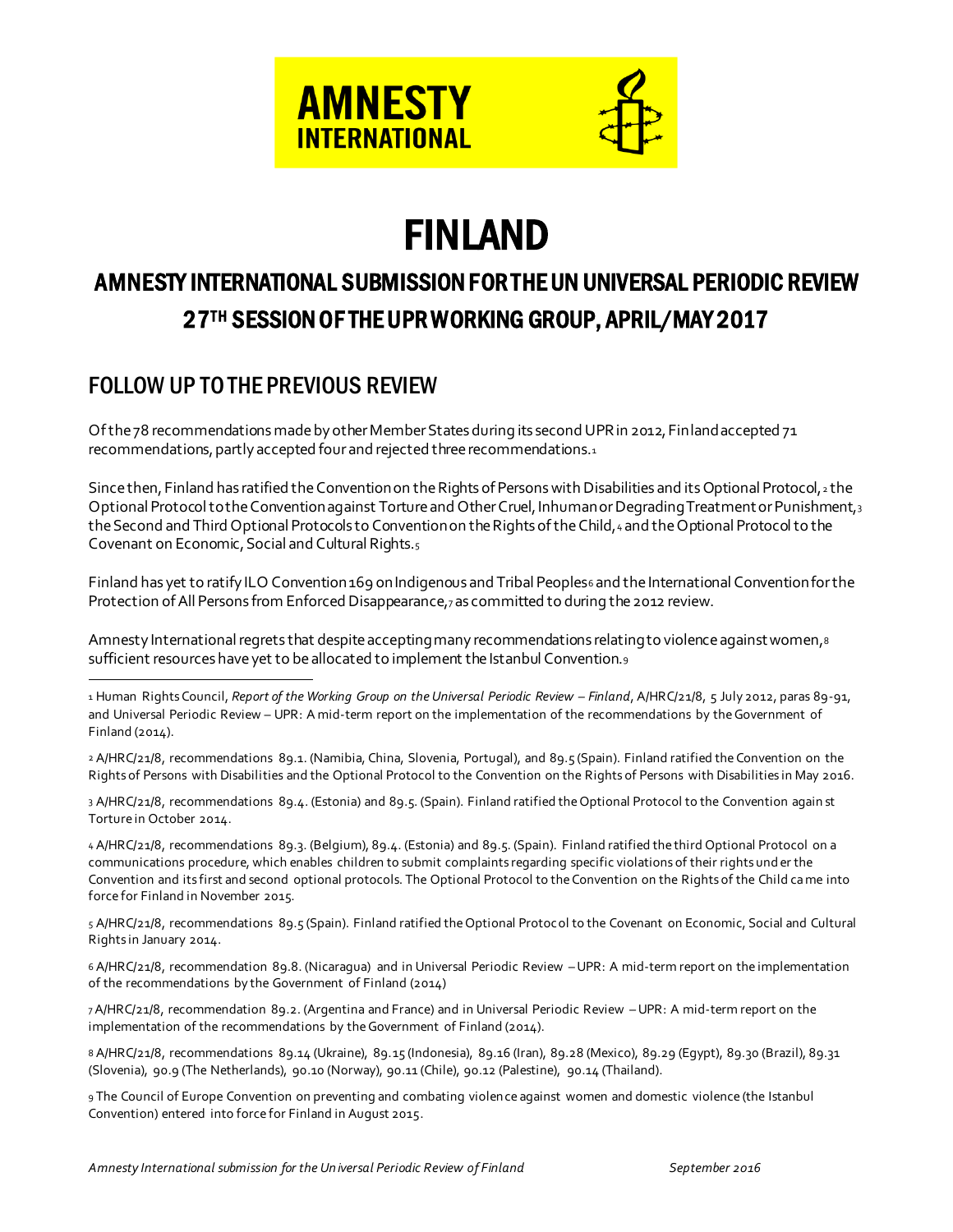# THE NATIONAL HUMAN RIGHTS FRAMEWORK

In 2012, Finland established a National Human Rights Institution (NHRI) consisting of the Parliamentary Ombudsman and the new Human Rights Centre and its Human Rights Delegation.10 The NHRI strengthens Finland's institutional human rights framework by increasing cooperation and the exchange of information on human rights.

The first National Action Plan on Fundamental and Human Rights for 2012-2013 was adopted in 2012.<sup>11</sup> While this was a welcome step in developing the national human rights architecture, it lacked clearly defined priorities and a sufficient budget.<sup>12</sup> The government is drafting a second action plan amid concerns that the plan will not be sufficiently linked to the overall government programme and that it will again lack resources.

In 2015 the Government Network of Contact Persons for Fundamental and Human Rights was established to mainstream human rights into government activities, to increase cooperation between ministries, and to promote the implementation of recommendations from international human rights bodies.<sup>13</sup> This Network has the potential to strengthen the coherence of the government's human rights policies.

The government is still lacking a systematic approach to assess the human rights impact of its actions and has been urged to review how bills, policies and budget proposals may impact human rights, prior to their adoption.14 To date, such human rights impact assessments have been limited, or completely lacking, including in respect of bills restricting the rights of asylum-seekers and migrants. The need for a human rights assessment has also been highlighted in the context of austerity measures and the ongoing health, social services and regional government reform process.15

14 Statement of the Constitutional Committee on the Government's report on the General Government Fiscal Plan, PeVL 19/2016, available in Finnish at https://www.eduskunta.fi/FI/vaski/Lausunto/Sivut/PeVL\_19+2016.aspx and Statement by the Human Rights Centre's Delegation on Fundamental and Human Rights, available in Finnish at: https://ihmisoikeuskeskusfi.directo.fi/@Bin/2533549/IOV+kannanotto+Perus-+ja+ihmisoikeuksien+turvaamisesta+kaikessa+valtioneuvo ston+toiminnassa.pdf

15 For information on the ongoing health, social services and regional government reform, see http://alueuudistus.fi/en/frontpage

l 10 About the composition of the National Human Rights Institution see http://www.ihmisoikeuskeskus.fi/in-english/human-rightsactors-in-finland/national-human-rights-institutio/

<sup>11</sup> The National Action Plan on Fundamental and Human Rights 2012- 2013, available at: http://www.ohchr.org/Documents/Issues/NHRA/NAPFinland2012\_2013.pdf

<sup>12</sup> Evaluation of the national action plan on fundamental and human rights (in Finnish) http://oikeusministerio.fi/fi/index/julkaisut/julkaisuarkisto/1396253612431/Files/OMSO\_19\_2014\_Perusja\_ihmioikeustointaoh\_82\_s.pdf

<sup>13</sup> The decision on the establishment of the Government Network of Contact Persons for Fundamental and Human Rights, OM 13/021/2015 is available in Finnish at: http://oikeusministerio.fi/material/attachments/om/uusikansio\_4/ij39CwyJV/kan sallisen \_perus- \_ja\_ihmisoikeustoimintaohjelman\_asettamispaatos\_14.10.2015.pdf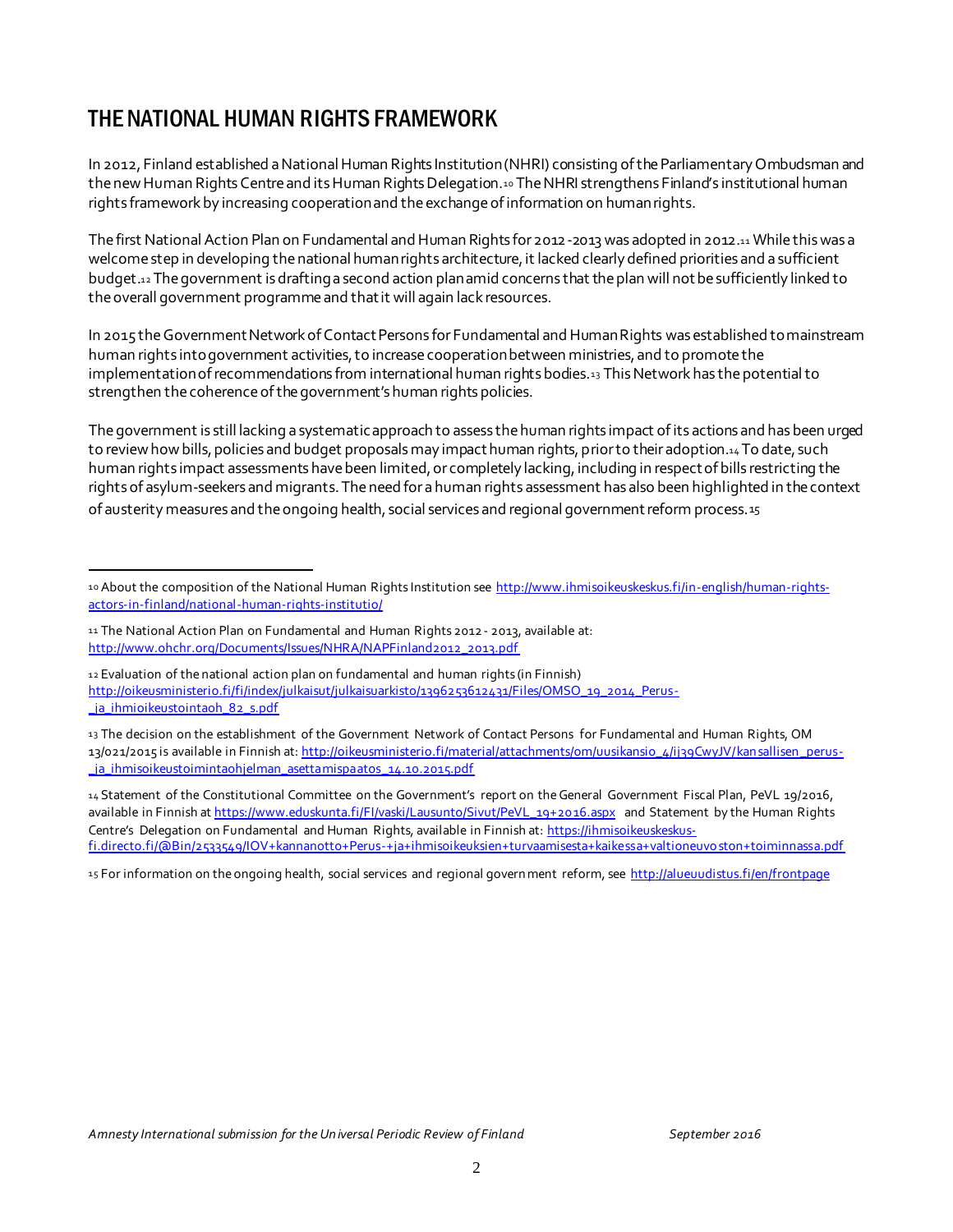# THE HUMAN RIGHTS SITUATION ON THE GROUND

#### **REFUGEE AND MIGRANT RIGHTS**

#### **Legal assistance for asylum-seekers**

Recent amendments to the Aliens Act have undermined the rights of refugees and asylum-seekers, including by

restricting their right to free legal assistance in the first instance of the asylum determination procedure.16 Without such assistance asylum-seekers often struggle to advocate effectively for their rights which in turn risks undermining their right to a fair and effective asylum determination procedure. The deadline for appeals in asylum procedures has been significantly reduced.17Because most applicants will no longer receive free legal aid before the appeal stage (except for unaccompanied children), they do not have immediate access to a lawyer in case asylum is refused. Twenty-one days is a short time to find, and meet with, a lawyer and an interpreter, and to write and submit an appeal. These amendments increase the risk of asylum-seekers being forcibly returned in violation of the principle of *non-refoulement*.

#### **Immigration detention**

Finland continues to detain unaccompanied children and families with children based on their migration status. In 2015, the detention of unaccompanied children under 15 years of age was prohibited.<sup>18</sup> The detention of unaccompanied 15-17 year old children is still allowed for a period of 72 hours, extendable by a further 72 hours.19 Contrary to EU law, children have no access to education in detention.<sup>20</sup>

There is no maximum time limit for the detention of families with children. Amnesty International has received reports of families and single parents with young children and babies being detained for several months. The organization also continues to receive reports that asylum-seekers with specific care needs are being detained, pending their removal from the country. These include pregnant women, persons with serious medical conditions, persons suffering from mental illness or trauma related to torture or other ill-treatment, and women who have suffered serious violence.

l 16 Individuals are entitled to free legal aid in the first instance proceedings only if they are especially vulnerable, for example unaccompanied children seeking asylum.

<sup>17</sup> The deadlines for appeals in asylum procedures were reduced from 30 days to 21 days for appeals to Administrative Courts and 30 days to 14 days for seeking leave of appeal to the Supreme Administrative Court

<sup>18</sup> Aliens Act, Section 122, available only in Finnish at: http://www.finlex.fi/fi/laki/alkup/2015/20150813.

<sup>19</sup> Section 122 of the Aliens Act provides that unaccompanied children aged 15-17 may be detained for the purposes of securing a removal from the country.

<sup>20</sup> Article 17, Directive 2008/115/EC of the European Parliament and of the Council of 16 December 2008 on common standards and procedures in Member States for returning illegally staying third-country nationals.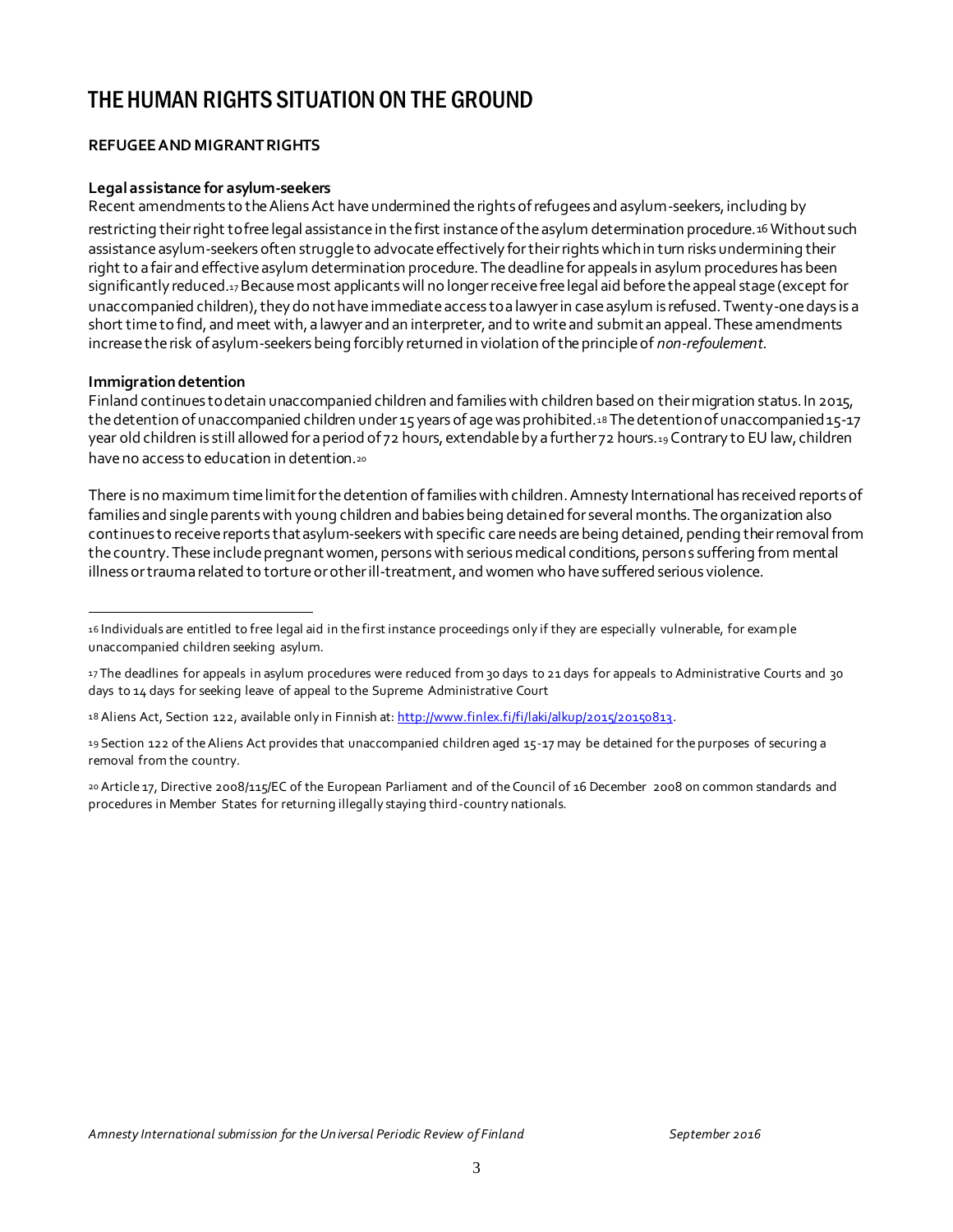#### **Family reunification**

In 2016 Parliament amended the Aliens Act, significantly restricting the right to family reunification.<sup>21</sup> A secure income is now a requirement for family reunification for those granted international protection.<sup>22</sup> The rigid interpretation by the Immigration Service of the income requirement<sub>23</sub> risks making the enjoyment of the right to family life very difficult for many refugees and other recipients of international protection, including unaccompanied children.<sup>24</sup>

#### **Rights of the child**

There is concern that the best interest of the child is not always a primary consideration in matters related to asylum and migration. In part, this is due to inadequate legislation: Section 6 of the Aliens Act provides that "special attention shall be paid to the best interest of the child".<sup>25</sup> The wording differs markedly from that of Article 3 of the Convention on the Rights of the Child, which provides that "the best interests of the child shall be a primary consideration". 26

Authorities, legislators and courts frequently invoke Section 6 of the Aliens Act, despite the fact that Article 3 of the Convention on the Rights of the Child should take precedence. Other legislation concerning children mirrors the wording in the Convention, raising concern that children subject to migration proceedings are provided with weaker protections in law.

#### **Violence against women**

port.pdf.

Efforts to end violence against women are systematically under-resourced in Finland.<sup>27</sup>The government has not fully implemented the Istanbul Convention<sup>28</sup> and has yet to allocate adequate resources for its implementation. A

j 21 Amendments to family reunification requirements in force on 1 July available at: http://www.intermin.fi/en/current\_issues/news/1/1/amendments\_to\_f amily\_reunification\_criteria\_in\_force\_on\_1\_july\_68566

22 Various previous amendments made in 2010 and 2012, as well as bureaucratic obstacles, had already made family reunification significantly more difficult to obtain, including by requiring applications to be submitted by the family members residing ab road to Finnish embassies. The sponsor of family reunification cannot lodge an application for family reunification, it has to be lodged by the family members seeking a residence permit in Finland. The application must be lodged in a Finnish Embassy, in a country where the person is legally visiting or residing. This requires most family members to travel to a third country to lodge the application. Family members of Syrian refugees residing in Finland have to travel to Turkey to lodge their application at the Finnish Embassy in Ankara, however, if they are not granted a visa to Turkey, they will not be able to apply.

23 The Act will set no euro amounts for sufficient means of subsistence, but Immigration Service has guidelines in which (for ex ample) person who wishes his/hers two children and a spouse granted a residence permit based on family reunification is required to have net income of 2600 euros per month. Most Finnish citizens would not meet this criterion. http://www.migri.fi/moving\_to\_finland\_to\_be\_with\_a\_family\_member/income\_requirement

24 Amnesty International, alongside numerous non-governmental organizations, scholars and human rights experts have strongly criticized the tightening of the provisions. Amnesty International Finnish section published a statement (*Järjestöt: Perheenyhdistämisen tulorajoista luovuttava*, rough translation: NGO's: Income requirements for family reunification have to be abandoned) in February 2016; in the statement tightening of the terms of family reunification were criticized and opposed. The Finnish Red Cross, Refugee Advice Center, Finn Church Aid, Save the Children Finland, Finnish Refugee Council, The Federation of Mother and Child Homes and Shelters and Finnish Somali League signed the statement along with Amnesty Finland. Other NGOs, including Seta (LGBTI-rights in Finland) published the statement on their website. In May, a joint petition was handed over to representatives of parliamentary parties, supported by several more NGOs, networks and individuals.

25 Section 6, Aliens Act: "[i]n any decisions issued under this Act that concern a child under eighteen years of age, special attention shall be paid to the best interest of the child and to circumstances related to the child's development and health"

26Numerous studies have provided evidence that the best interest of the child is not a primary consideration in asylum and migr ation proceedings in Finland, a concern reflected in the concluding observations of the Committee on the Rights of the Child. See for example Annika Parsons research for the Ombudsperson of the Minorities 2010: The best interest of the child in asylum and ref ugee procedures in Finland. (Publication 6, 2010, National Rapporteur in Trafficking of Human Beings, http://ec.europa.eu/justice/news/consulting\_public/0009/contributions/public\_authorities/042\_ombudsman\_for\_minorities\_finland\_re

27 Finland is currently lacking over 400 shelter places for victims of domestic violence and has completely insufficient crisis support network for victims of sexual violence. See for example: Törmä, Sinikka and Pentikäinen, Merja (2016): Tavoitteena naisiin

Amnesty International submission for the Universal Periodic Review of Finland September 2016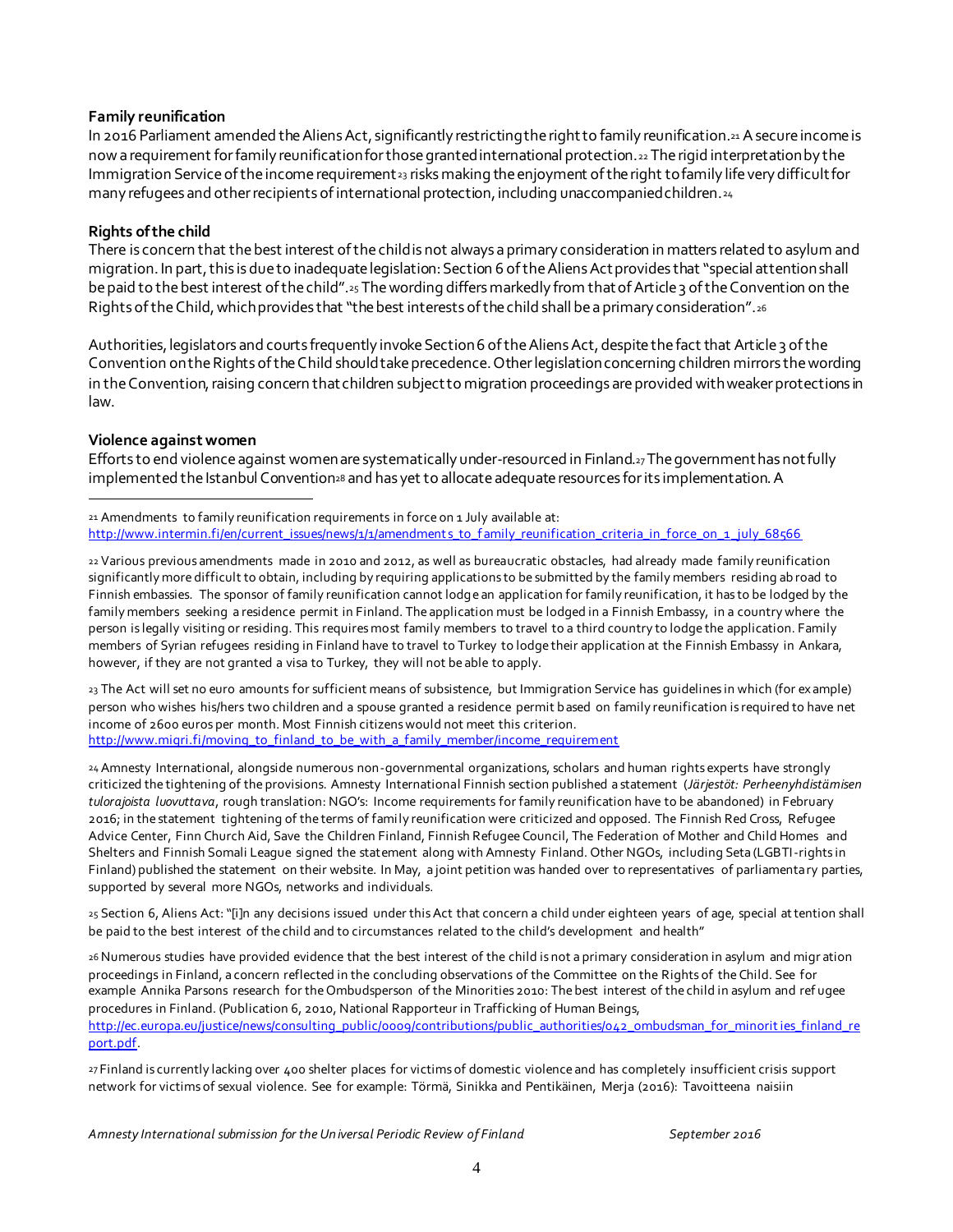coordination committee mandated to draft an implementation plan is due to be established in 2017, however it is poorly resourced.

Domestic legislation to protect against sexual violence is inadequate. Rape continues to be categorized according to the degree of violence used, or threatened, by the perpetrator rather than the sexual violation itself.<sup>29</sup>

The attrition rate of rape cases remains very high. Some alleged offences never come to the attention of the criminal justice system, either because they are not reported, or the cases are dropped during the legal process. It is estimated that less than 10 per cent of all rapes are reported, and of those reported, only around 20 per cent result in a conviction.30 Therefore, women who report rape to the police have only a small chance of having their case tried in court.

Women who are victims of trafficking are not recognized as such and not provided with adequate protection and assistance.Human trafficking for the purpose of sexual exploitation often goes unidentified. The Finnish National Rapporteur on trafficking,<sup>31</sup> the Council of Europe Group of Experts on Action against Trafficking in Human Beings (GRETA),<sup>32</sup> and several NGOs have stressed the need for more systematic training and guidelines for professionals who may come into contact with victims of trafficking to identify and support them. According to the National Rapporteur, potential victims of trafficking are often not referred to the assistance system, and in the worst cases, they are deported from Finland without being offered any assistance.<sub>33</sub> The Aliens Act currently allows deportations of non-EU citizens suspected of selling sex. <sup>34</sup>

. kohdistuvasta väkivallasta ja perheväkivallasta vapaa Suomi. Available only in Finnish. Also, a recently published evaluation of the now late National Action Plan to reduce VAW (2010-2015) indicates that it could not be fully implemented partly due to lack of funding. Available only in Finnish at: http://julkaisut.valtioneuvosto.fi/bitstream/handle/10024/75030/Rap\_ja\_muist\_2016\_15\_1.pdf?sequenc e=1

28 Council of Europe Convention on preventing and combating violence against women and domestic violence. Violence against women continues to be prevalent in Finland. 30 per cent of women have been physically or sexually abused by their partner or expartner at some point in their lives and over 55 000 women experience sexual violence and around 15 000 women are raped every year. These figures are based on European Agency of Fundamental Rights (2015) violence against women survey and Finnish national survey on violence against women (2006). http://fra.europa.eu/en/publication/2014/violence-against-women-eu-wide-survey-main-resultsreport and https://helda.helsinki.fi/bitstream/handle/10138/152455/225\_Piispa\_Heiskan en\_K aariainen Siren\_2006.pdf?sequenc e=2 (English summary available).

29 Criminal Code chapter 20 section 1 defines rape, http://www.finlex.fi/en/laki/kaannokset/1889/en18890039.pdf. The narrow definition of rape in the Finnish Penal Code has been analyzed in the Amnesty International report *Case closed - Rape and human rights in the Nordic countries* (Index: ACT 77/001/2010).

30 Annual crime reports are published by the Helsinki University institute of criminology and legal policy. https://helda.helsinki.fi/bitstream/handle/10138/156334/Katsauksia\_4\_Rikollisuustilanne\_2014\_2015.pdf?sequ ence=2

31 As the National Rapporteur on Trafficking in Human Beings, the Non-Discrimination Ombudsman monitors instances of human trafficking, oversees action against human trafficking and issues proposals, recommendations, statements and advice relevant to developing anti-trafficking work and promoting the status and rights of victims of human trafficking.

The Ombudsman provides legal advice and can also assist victims of trafficking and related crimes in securing their rights.

32 GRETA 2015/9 Report concerning the implementation of the Council of Europe Convention on Action against Trafficking in Human Beings by Finland. First evaluation round. Available at:

https://rm.coe.int/CoERMPublicCommonSearchServices/DisplayDCTMContent?documentId=0900001680631bee

33 A recent report from the National Rapporteur on trafficking revealed that Nigerian female victims of trafficking for sexual exploitation had been deported back to Italy where no adequate support system exists. The report is available in Finnish at: https://www.syrjinta.fi/documents/10181/36404/nigerialaisselvitys\_verkkoon\_FINAL.pdf/1b136c3b-e80f-4b57-bedc-339f4a12e68b

34 Aliens Act Chapter 9 section 148, mom. 6 http://www.finlex.fi/fi/laki/kaannokset/2004/en20040301.pdf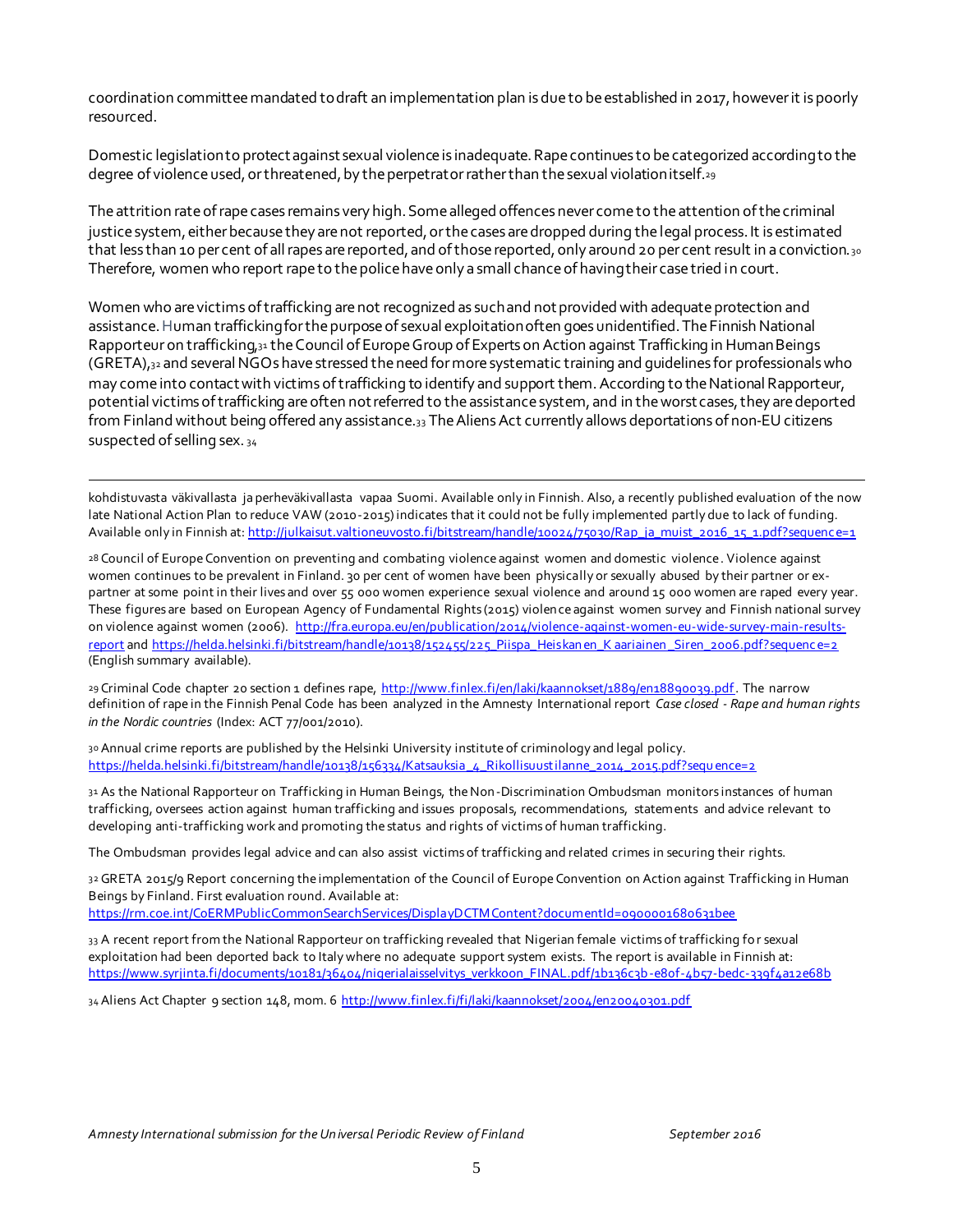#### **Discrimination against transgender and intersex people**

Despite legislation against discrimination<sub>35</sub>, transgender individuals and intersex children continue to face widespread discrimination, most of which goes unreported.<sup>36</sup>

The current procedure to obtain legal gender recognitionin Finland is humiliating and violates transgender persons' right to be free from cruel, inhuman or degrading treatment; the right to the highest attainable standard of health; the right to privacy; and the right to recognition as a person before the law.37According to the Act on Legal Recognition of the Gender of Transsexuals38 the gender registered at birth can be changed only if the person presents a medical statement certifying that they wish to permanently belong to the opposite gender, live in that gender role, and have been sterilized or are infertile.<sup>39</sup>

Intersex infants and children are still subjected to medical procedures for social or cosmetic purposes.<sup>40</sup>

#### **Human rights education and training**

j

A baseline study on the implementation of human rights education and training in the Finnish education system, conducted by the Human Rights Centre in 2014, revealed a lack of a systematic approach. One of the main shortcomings is the lack of human rights training of teachers and civil servants. The provision of human rights education largely relies on non-governmental organizations and the personal commitment of individual education providers.<sup>41</sup> The same conclusion was reached by the Ministry of Education and Culture in 2014.<sup>42</sup>

37Amnesty International, *The State Decides Who I Am – Lack of Legal Gender Recognition for transgender people in Europe* (Index: EUR 01/001/2014). The report includes a study on the specific human rights situation of transgender persons in Finland. During its 2014 review of Finland, the CEDAW Committee recommended that the State party amend the Law on Legal Recognition of the Gender of Transsexuals (the Trans Act) to ensure that gender recognition is carried out without requiring transgender persons to conform to stereotypical ideas of masculine or feminine appearance or behavior and that it does not require individuals to consent to st erilization.

38 Act on Legal Recognition of the Gender of Transsexuals: http://www.finlex.fi/fi/laki/kaannokset/2002/en20020563.pdf

39Gender is registered in the Population Information System at birth.

41 Human right education in Finland. Baseline study of the Human Rights Centre 2014. https://ihmisoikeuskeskus-fibin.directo.fi/@Bin/edcf885de618778dc6d5b86ef34b6644/1475597382/application/pdf/1312219/HR%20education%20in%20FIN\_en.pd f\_.pdf

42 In 2014, the Ministry of Education and Culture commissioned a report into how democracy and human rights objectives are implemented in teacher training in universities and polytechnics which concluded that only very few modules deal directly with democracy and human rights. http://www.minedu.fi/export/sites/default/OPM/Julkaisut/2014/liitteet/tr18.pdf?lang=fi

<sup>35</sup> Provisions on prohibition of discrimination based on gender identity or gender expression were added to the Equality Act, and came into force in January 2015. Law only available in Finnish: http://www.finlex.fi/fi/laki/ajantasa/1986/19860609

<sup>36</sup> One fifth of respondents said they had experienced hate speech or harassment more than once within a month. 81 per cent of th e LGBTI respondents said they never reported the incident of hate speech or harassment further. The most common reason for not reporting was that it was not believed that anything would have been done to it. "Usein joutuu miettimään, miten pitäisi olla ja minne olla menemättä". Selvitys vihapuheesta ja häirinnästä ja niiden vaikutuksista eri vähemmistöryhmiin. Selvityksiä ja ohjeita 7/2016. Summary in English. Accessed 14 June 2016.

<sup>40</sup> According to a new study (2016) and statement by the Finnish National Advisory Board on Social Welfare and Health Care Ethics (ETENE), intersex children in Finland are routinely subjected to medical and surgical treatments, often while very young, in order to align their physical appearances with either of the binary sexes. The operations are performed without the person's prior, free and fully informed consent and neither are parents of intersex children often well informed nor given adequate time or options necessary to provide fully informed consent. The study and statement refers to cases in which there is ambiguity in assigning sex, and does not address unnecessary medical treatment of infants and children with intersex conditions where assigned sex is not in question . Study available only in Finnish: http://etene.fi/documents/1429646/2056382/IS-raportti20160331.pdf/58bf2412-48a9-4521-b5ae-81a3ee3bc07b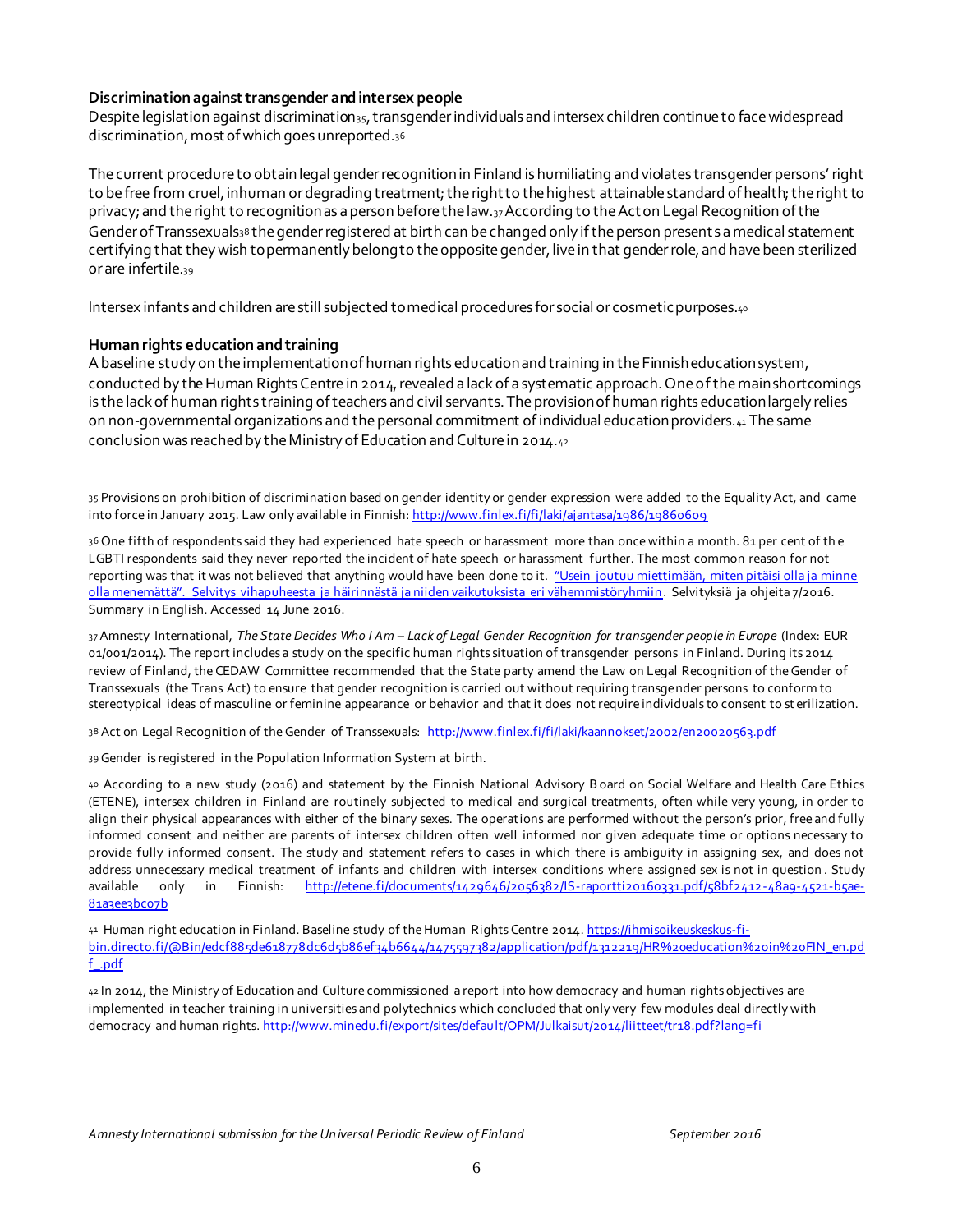Amnesty International welcomes the new national core curriculum for basic education which entered into force in January 2015.43 It incorporates human rights education in the value basis of school, school culture and in many subjects.

#### **Counter-terrorism**

In response to information published by Amnesty International and other organizations in 2011 and 2012, 44 the Parliamentary Ombudsman conducted an investigation and published a report on Finland's involvement in the US-led CIA rendition and secret detention programmes.<sup>45</sup> The Ombudsman proposed that relevant authorities consider using the remedies at their disposal, including international cooperation, to better identify rendition flights.<sup>46</sup>

A 2015 report by the University of Helsinki found that the Finnish Security Intelligence Service had held "informal talks", rather than interrogations, with individuals suspected of terrorism-related activities or whose relatives were suspected of terrorism.47The individuals were denied their right to have a lawyer present during these "informal talks", because they were not considered formal interrogations.

The Government is considering expanding the powers of military and civilian intelligence authorities by giving them broader rights to conduct communications surveillance and intelligence activities abroad.48A constitutional amendment is being drafted to limit the right to privacy and the secrecy of confidential communications on national security grounds.49The aim is to enable the acquisition of information on threats against national security at an earlier stage than is possible under current legislation, with no links to the preparation of specific offences required. $50$ 

45 In his report published in 2014 (Diary number 3834/2/12), the Parliamentary Ombudsman concluded that the Finnish authorities were not involved in the programmes, nor was there any reason to suspect that Finnish territory had been used for prisoner flights, with the knowledge of the Finnish authorities. The investigation was hampered by the loss of data related to the flights. See press release: "Ombudsman finds nothing reprehensible about the actions of the authorities as regards rendition flights", http://www.oikeusasiamies.fi/Resource.phx/pubman/templat es/5.htx?id=1046

46 See above.

47 Syrjintä, polarisaatio, nuoriso ja väkivaltainen radikalisoituminen – SYPONUR -väliraportti. Karin Creutz & Juha Saarinen & Marko Juntunen, Svenska social- och kommunalhögskolan vid Helsingfors universitet, 2015. Only available in Finnish.

48 Civilian intelligence powers are drafted by a working group under the Ministry of Interior and military intelligence powers b y a Ministry of Justice working group. The mandates of the working groups tasked with issuing bills for creating a legal foundation for communications intelligence, foreign human intelligence, and foreign information systems intelligence powers run from October 2015 to the end of 2016. The appointment decisions available in Finnish at http://www.intermin.fi/tiedustelu (civilian intelligence) and http://www.hare.vn.fi/upload/asiakirjat/21304/244013\_Asettamisp%C3%A4t%C3%A4t%C3%B6s.pdf (military intelligence). The assignments are widely based on the January 2015 report Guidelines for developing Finnish legislation on conducting intelligence by the Working group for developing legislation on intelligence. Unofficial translation in English available at: http://www.defmin.fi/files/3144/GUIDELINES\_FOR\_DEVELOPING\_FINNISH\_INTELLIGENCE\_LEGISLATION.pdf.

49 A working group under the Ministry of Justice, whose mandate runs from October 2015 until the end of September 2016, has been tasked with assessing and preparing a law proposal for amending the constitution to enable limitations to Section 10 of the Constitution of Finland. The assignment of the working group available in Finnish at http://www.oikeusministerio.fi/fi/index/valmisteilla/lakihankkeet/valtiosaanto/luottamuksellisenviestinsuojap erustuslakisaant elynt arki staminen.html.

50 According to Chapter 5 of the Police Act (872/2011) on secret methods of gathering intelligence, the Finnish Police's use of communications intelligence powers is currently limited to the prevention, detection and investigation of specific grave crimes.

j 43 National core curriculum for basic education 2014, made by the Finnish National Board of Education. http://www.oph.fi/english/curricula\_and\_qualifications/basic\_education

<sup>44</sup> For example, Amnesty International documented links between Finland and known CIA secret detention sites in Lithuania. In particular, two flights had flight plans that connected the aircraft to both Finland and Lithuania: N88ZL in September 2004 and N733MA in March 2006. The latter aircraft was connected to so-called "dummy flight plans", which the 2010 UN Joint study on global practices in relation to secret detention in the context of countering terrorism reported on. The "dummy flight plans" were lodged with aviation authorities in order to conceal the true location of the secret detention facilities. The aforementioned investigati on by the Parliamentary Ombudsman concluded that Lithuania did not respond to Finland's requests for information about the status of these flights. Amnesty International considers that Finland should continue seeking a reply from Lithuania.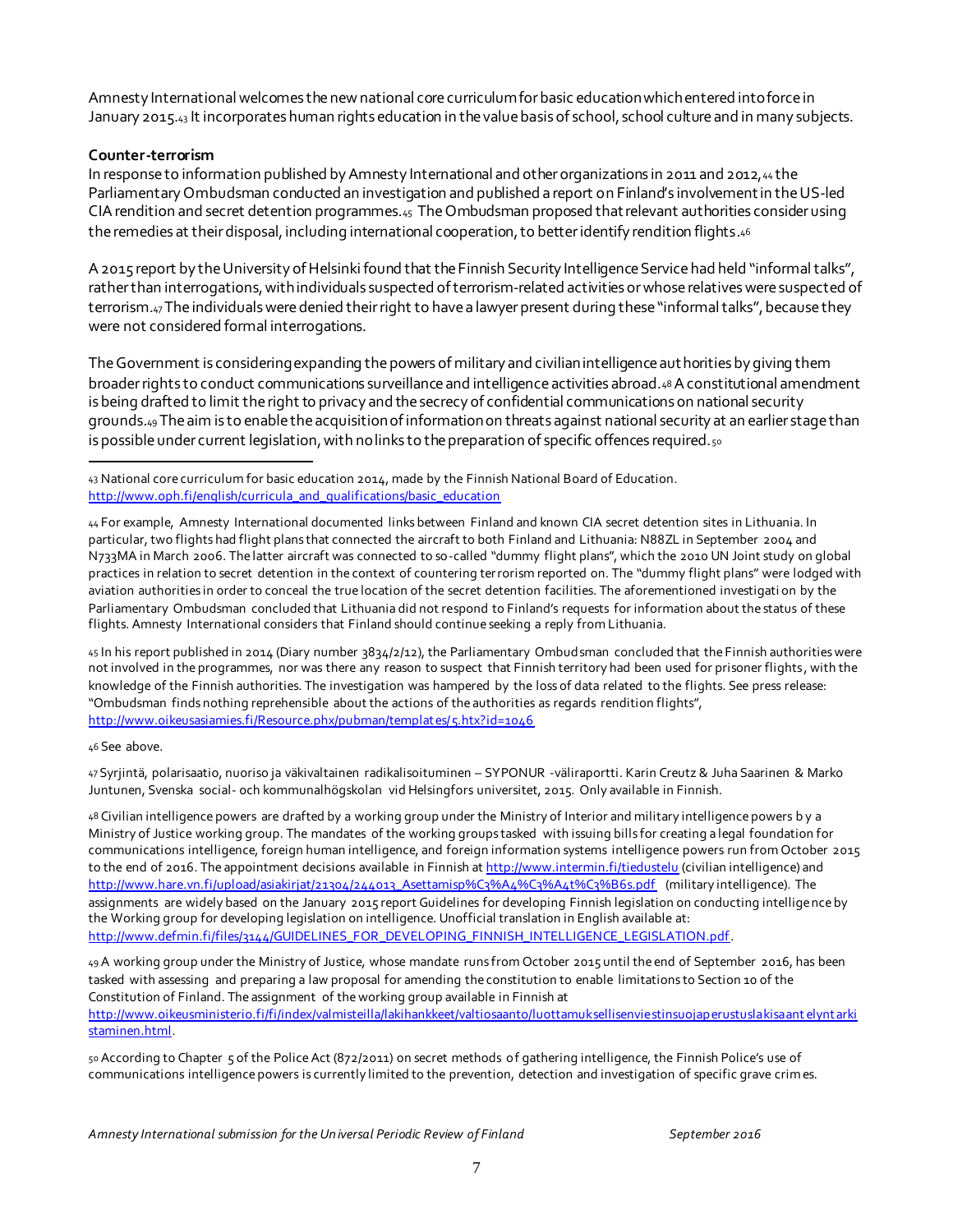The Finnish Security Intelligence Service continues to operate without parliamentary oversight.

#### **International justice**

l

The Criminal Code provides for statutory limitations for torture and certain war crimes, which are not in accordance with international law. The time-bar on the right to bring charges for an offence is connected to the sentence scale for a particular crime. The most severe sentence for the crime of torture is 12 years imprisonment and therefore the time-bar for bringing charges is twenty years. The most severe punishment for petty war crimes is two years imprisonment and therefore the time-bar for bringing charges is five years.<sub>51</sub>

The Criminal Code provides that conscripting or recruiting children under the age of 18 years into armed forces, or into groups where the child is used in hostilities, is a war crime during wartime or an international or non-international armed conflict.<sub>52</sub> Recruitment of child soldiers into armed groups is not a crime during peacetime.<sub>53</sub>

The Finnish authorities have investigated a number of crimes under international law and in 2015 the Tampere District Court passed a conviction for a war crime committed in Iraq in 2014. There are no special units in the police, prosecution or immigration services which deal with crimes under international law.

The Finnish authorities have investigated a number of crimes under international law and in 2015 the Tampere District Court passed a conviction for a war crime committed in Iraq in 2014. There are no special units in the police, prosecution service or the immigration service to deal with crimes under international law.

#### **Civilian alternatives to military service and conscientious objection**

The length of the civilian alternative to military service in Finland remains punitive and discriminatory. At present, conscientious objectors are obliged to perform 347 days of civilian service, more than double the shortest period of military service of 165 days.

<sup>51</sup> According to international law, statutes of limitations are not applicable to crimes under international law. See, for example: Rome Statute of the International Criminal Court, article 29; Prosecutor v. Anto Furundzija, Trial Division II, Case IT-95-17/1, 10.12.1998, para 155-157; Committee against Torture, 40th Session, Concluding observations of the Committee against Torture: Sweden, CAT/C/SWE/CO/5, 4 June 2008, para 10.

<sup>52</sup> Criminal Code, Chapter 11, section 5, sub-section 5.

<sup>53</sup> Article 4(1) of the Optional Protocol to the Convention on the Rights of the Child on the involvement of children in armed conflict provides "[a]rmed groups that are distinct from the armed forces of a State should not, under any circumstances, recruit or u se in hostilities persons under the age of 18 years." According to an implementation guide to the Optional Protocol article 4(1) does not require armed groups to be actively engaged in an armed conflict before its provisions apply. Recruitment prior to an outbreak of hostilities is also prohibited. (See: Guide to the Optional Protocol on the Involvement of Children in Armed Conflict, Coalition to Stop the Use of Child Soldiers & UNICEF, December 2003, page 17). Article 4(2) of the Optional Protocol requires states to "take all feasible measures to prevent such recruitment and use, including the adoption of legal measures necessary to prohibit and criminalize such practices"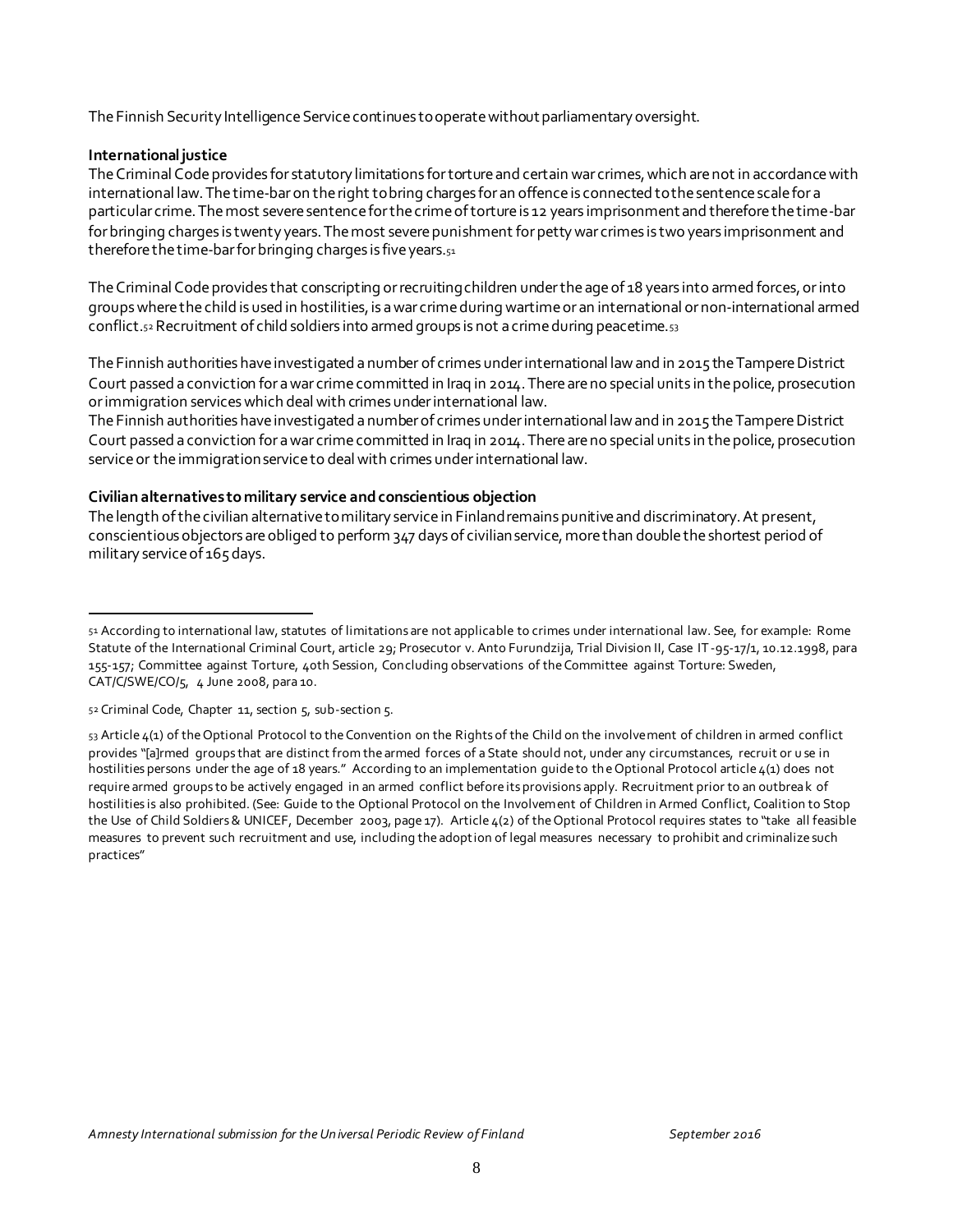# RECOMMENDATIONS FOR ACTION BY THE STATE UNDER REVIEW

#### **Amnesty International calls on the government of Finland to:**

#### *The national human rights framework*

- Grant adequate human and financial resources to the Human Rights Centre, which is part of the National Human Rights Institution;
- **EXECOMPLET A Comprehensive and adequately resourced National Action Plan on Fundamental and Human Rights;**
- **Systematically assess the human rights impact of all bills, budget and policy proposals, and other government** activities priorto their adoption.

#### *Refugee and migrants rights*

- Ensure the right of asylum-seekers to a fair asylum determination process, including by providing free legal assistanceat all stages;
- **Revise Section 6 of the Aliens Act to ensure that the best interests of the child shall be a primary consideration** in all matters concerning children in compliance with Article 3 of the Convention on the Rights of the Child;
- **Prohibit the detention of children and families with children solely on the grounds of their migration status;**
- **Ensurethat any measure restricting the liberty of asylum-seekers and migrants, including detention, is lawful** and necessary in the circumstances of each individual case, and proportionate to the aim pursued;
- **Develop genuine alternatives to the detention of asylum-seekers and migrants;**
- **Provide asylum-seeking children and children in detention with effective access to education;**
- **Ensurethat refugees and other beneficiaries of international protection can enjoy their right to family life** without discrimination, by repealing the law amendments on family reunification, abstaining from further restrictions of the law, and facilitating the family reunification application process.

#### *Violence against women*

- Establish a sufficiently resourced coordination unit, anational action planand adequateresources forthe implementation of the Istanbul Convention;
- Ensurethat women victims oftrafficking arerecognizedas such by therelevant authorities and provided with protection and assistance;
- **Provide systematic, specialized training and written guidelines to professionals who may come in contact with** victims of human traffickingin thecourseoftheirwork;
- Amend the Aliens Act to ensure that potential victims of human trafficking, who are non-EU citizens, are protected and not removed from the country because of their sex work;
- **Phonon** Define rape as a sexual violation in the Penal Code irrespective of the degree of violence used or threatened by the perpetrator;
- **Facilitate access to justice for victims of rape to ensure that more cases of rape are reported and prosecuted in** court.

#### *Discrimination against transgender and intersex people*

- Revise the Trans Act by abolishing sterilization, other compulsory medical treatment, and a mental health diagnosis, as requirements for a person's legal recognition of their gender identity;
- **Photolop** a gender recognition procedure that is quick, transparent, based on self-determination, and available irrespective of age, medical or financial status;